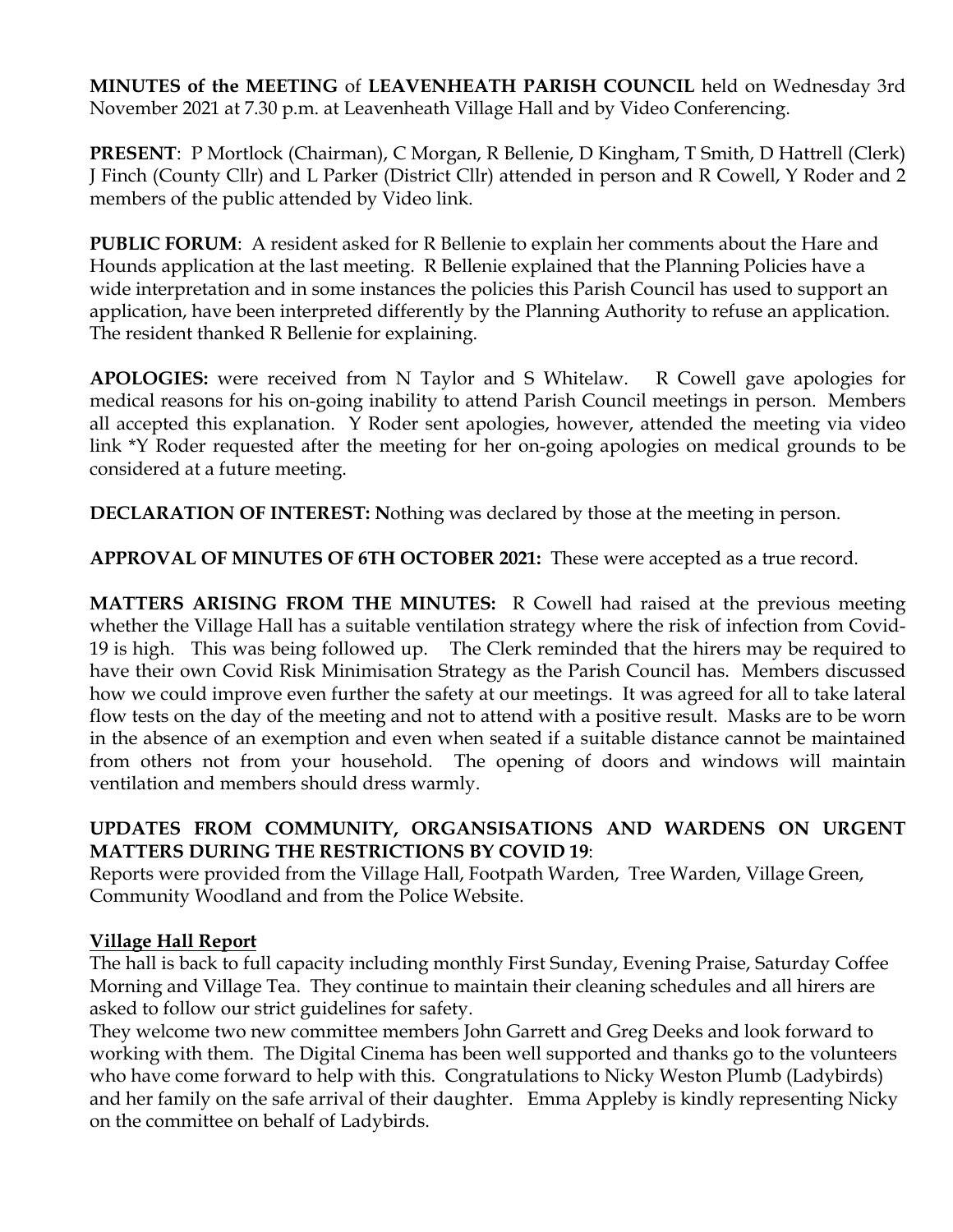# **Tree Warden's Report**

T Smith, the Tree Warden reported that it had been another quiet month on the Tree Warden front with a couple of visits to look at trees that require pruning, as well as reassuring a resident that trees affected by a recent planning application were not be cut down. With the seed collecting season now upon us, the Tree Warden provided some statements about trees:-

## **10 Things You Didn't Know About Trees**

- 1. There are more than 3 trillion trees on earth that's 422 times as many trees as people! But at the beginning of human civilisation there were 6 trillion. We've destroyed around half the planet's trees by clearing land for agriculture, urban development and more.
- 2. Trees have only been growing for 10% of our earth's history. The earth is 4.5 billion years old, but larger plants didn't appear until 420 million years ago and it took even longer for trees more than 3 feet tall to evolve.
- 3. Trees can 'talk' to each other and even share nutrients through the wood wide web, using special fungi on their roots called mycorrhiza. Trees in forests are connected in giants webs that allow them to communicate and share vital resources like water and even carbon.
- 4. There are around 60,000 species of trees in the world and about 300 are critically endangered. More than half of all tree species only exist in a single country too, so it's vital that we protect them from threats like deforestation and disease.
- 5. A tree's leaves aren't naturally always green. A chemical called chlorophyll makes them green and during the autumn, less sunlight means less chlorophyll is produced. That's why leaves turn red, yellow, orange and even purple during the colder months.
- 6. Trees release chemicals called phytoncides and research has shown that when we breathe them in it can reduce blood pressure, lower anxiety and even increase our pain threshold. Trees can make us happier, more relaxed and more creative.
- 7. As many as 5 billion trees are cut down every year for agriculture and some estimates put this figure as high as 15 billion. We need every tree we have for the sake of ours and our planet's future.
- 8. A recent survey found that only 1% of families in Britain could identify our most common trees. Time to brush up on your identification skills?
- 9. 2% of the UK's land is covered by 'ancient woodland,' meaning woodland that has existed since the 1600s in England and Wales (and since the 1750s in Scotland).
- 10. The UK's oldest tree is thought to be a yew in Scotland, which is estimated to be an incredible 3,000 years old.

# **Footpath Warden's Report**

T Smith, the Footpath Warden, reported that two major issues were raised this month and both are under investigation, one concerning damage caused by push bikes and another concerning flooding in Harrow Street, both these issues have just been received and further details and solutions to the problems are to be provided next month. He also had a call with Sophia Farrington the SCC Highways regarding the builder's materials and container being situated in front gardens in the village, unfortunately this does not come under her remit and he reported that there is little we can actually do. It was agreed for District Cllr L Parker to consider from a planning point of view and report back.

# **Police Report**

Two crimes were reported in September in the Leavenheath area.

1 x Vehicle crime (Includes theft from or of a vehicle or interference with a vehicle) On or near the A134 close to Plough Lane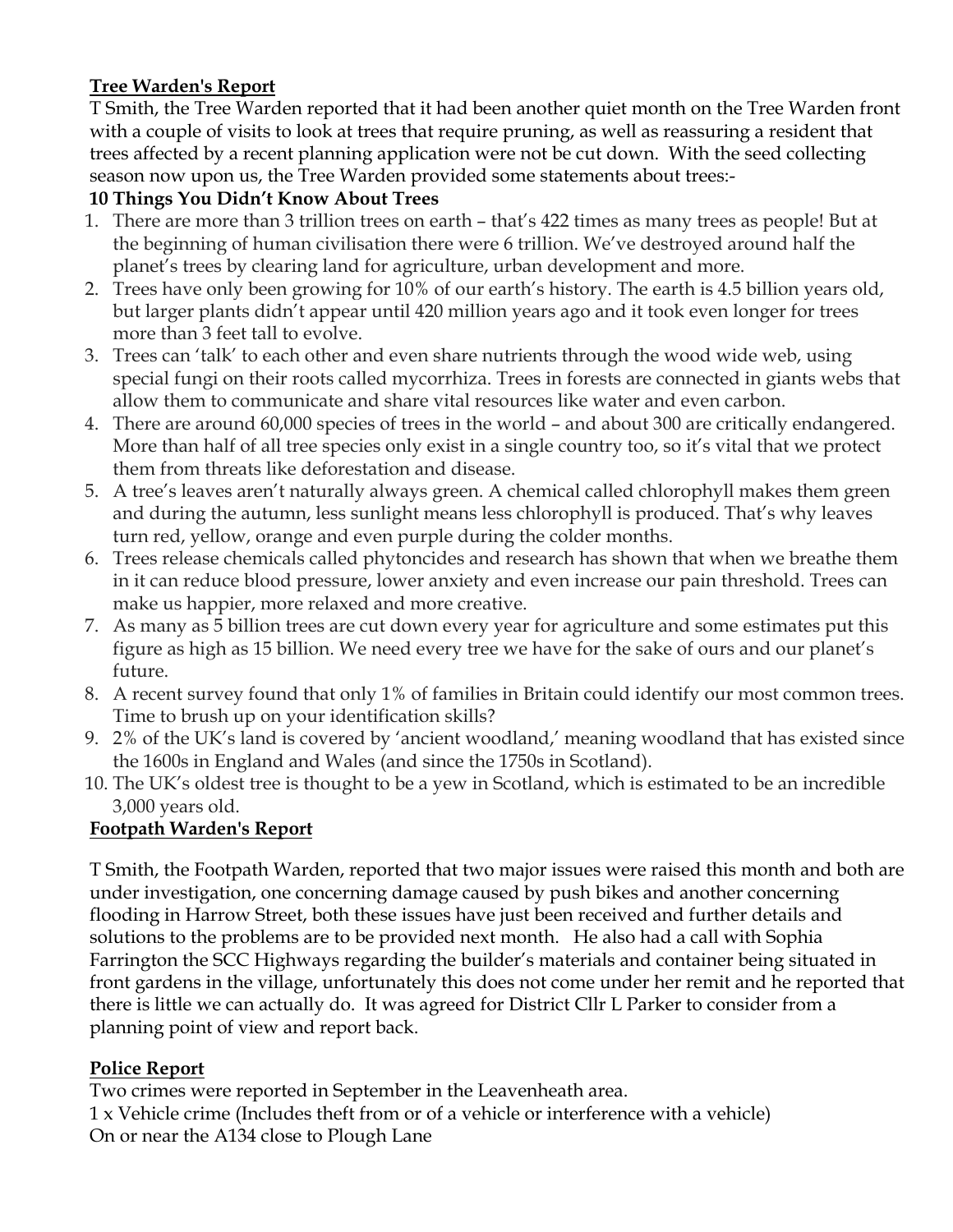Investigation complete, no suspect identified. 1 x Violence and sexual offences (Includes offences against the person such as common assaults, Grievous Bodily Harm and sexual offences) On or near Rowans Way Under investigation

#### **Village Green Report**

The Chairman, P Mortlock, reported that a fence at the Village Green is in need of maintenance. It was agreed for options including hedging to be considered between meetings.

**BABERGH DISTRICT COUNCIL REPORT:** District Cllr L Parker attended in person.He reported that the land **s**upply figures for the District have come in at 6.8 years, this enables the Local Plan Policies to be effective and doesn't leave us vulnerable to speculative development. The Joint Local Plan (JLP) has been delayed as further evidence is required. D Kingham asked whether this was an opportunity to make any amendments. D Kingham has previously reported on the lack of an Infrastructure Policy which may assist with the consideration of the Pylons. L Parker agreed to investigate. L Parker explained about the CIL funds. Trees for Life are being provided for new parents. There is an i-pad lending scheme at local libraries. L Parker was asked about the Good Neighbourhood Scheme funding and whether community transport could be considered. L Parker agreed to investigate.

**SUFFOLK COUNTY COUNCIL REPORT:** County Cllr J Finch attended later into the meeting in person and his report covered that extra Covid 19 support is being provided to Suffolk including: - - extra opening hours for Vaccinations and a pop up clinic

- help to coordinate door knocking campaigns

- help to reduce transmission in schools

It comes as pressure on our hospitals is reaching critical levels and we have some of the highest rates of infection in the Country.

Suffolk is asking for further financial support from central government to improve bus services. A review of the Lorry Route Plan in Suffolk is being undertaken. Following the review a new interactive Lorry Route Map will be published. MP's from Norfolk, Suffolk and Essex unite to protect the countryside and communities from the worst impacts of new pylons and cables. Virtual Fostering and Adoption Sessions continue. The bus stop potential safety issue was discussed with J Finch. J Finch confirmed the temporary stop on the A134 had been assessed as safe ahead of it being used. He has also observed people making use of the stop. The Parish Council felt they have reported it to the County Council and also the Bus Company, so apart from supporting the resident to take it further, the solution was not within the power of the Parish Council. Locally some volunteers from the community response to Covid-19 are happy to assist vulnerable residents where required.

**NEIGHBOURHOOD PLANNING UPDATE:** D Kingham reported that the Consultation has now closed and the responses are being discussed ahead of submission to Babergh District Council.

**CORRESPONDENCE:** On-going correspondence was noted by the meeting. A resident had enquired with the Parish Council of views if he replaced his wall in disrepair with a fence on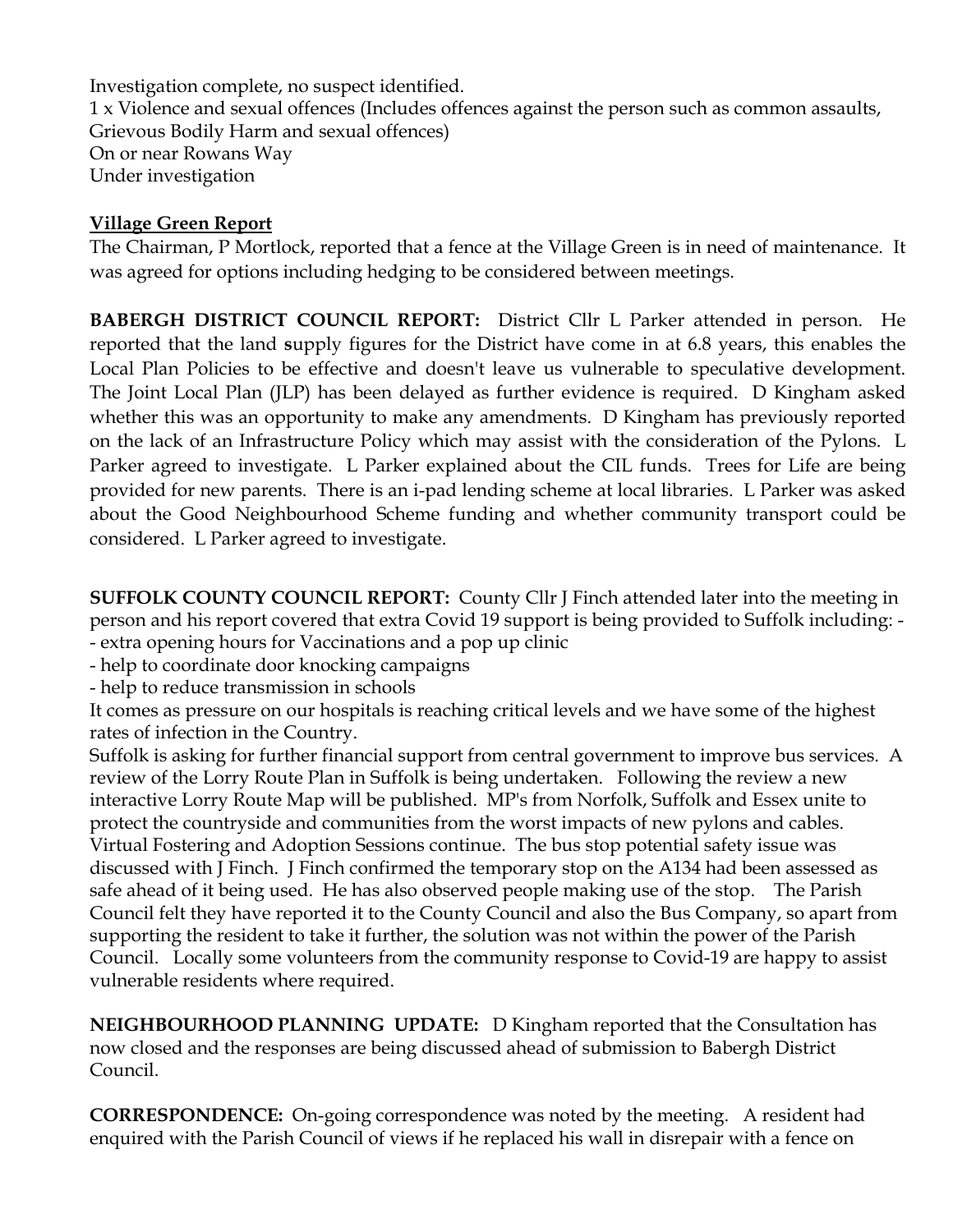Eglantine Way. Babergh District Council planning already have No Objections. The Parish Council agreed they also have No Objections - **Action Clerk to advise resident**.

**URGENT HIGHWAYS SAFETY MATTERS**: The issue raised about the temporary bus stop location had been taken up with J Finch and the Bus Company between meetings. The Parish Council was supportive of assisting the resident as much as they can, however, did not have the power to solve the issue. The temporary bus stop arose from the safety policy at Chambers Buses not allowing double decker buses to be reversed at a junction with passengers aboard, otherwise the much more suitable location of the High Road could be used. In the report from J Finch, further investment is being sought to assist the rural bus provision. Concerned residents could also lobby their MP for further action or take steps to raise awareness. The Parish Council will give their full support to residents wanting to take this matter further.

**FINANCE:** The Bank Balances as at 1st November 2021 are £54033.07 in the Community Account and £15509.42 in the Rate Reward Account making a total of £69542.49.

The following pre-agreed payments were made: -

| Cheque No.            | Amount | Payee                | <b>Details</b> |
|-----------------------|--------|----------------------|----------------|
| As at 1st November    |        |                      |                |
| Funds Transfer        | 737.14 | Clerk/HMRC/SCC       | Staffing costs |
| Funds Transfer        | 277.20 | Tree & Lawn Co Ltd   | V/Green        |
| Funds Transfer        | 12.00  | Leavenheath V/Hall   | Hall hire      |
| <b>Funds Transfer</b> | 20.00  | The Stevenson Centre | Hall hire      |

The Risk Assessment Policy updated and circulated by R Cowell was reviewed and duly approved. The Asset Register again updated and circulated by R Cowell was also reviewed and approved. The Village Green Risk Assessment should be provided to R Cowell in accordance with that item on the Parish Council Policy. T Smith is inspecting all the Parish Council Assets and will report his findings. This can also feed into the budget considerations.

**MAINTENANCE OF VILLAGE ASSETS:** T Smith reported that further work has been undertaken this month by both the Chairman and himself removing ivy from the fence on the Village Green. They are now waiting for some dry weather to apply the wood preserver. R Cowell has kindly sent a list of assets requiring some work and these are to be addressed this month. T Smith now has a list of all the village assets, again provided by R Cowell and these are be inspected and maintained on a quarterly basis. Outstanding tasks are listed below: The Hidden bench needs taking apart and re-building.

The Leavenheath Village Sign (Re-varnish required)

**REPORTS AND QUESTIONS FROM CHAIRMAN AND MEMBERS :** T Smith chaired the SALC Babergh Area Forum on the 2nd November, and the main actions to be undertaken were:- - to contact Suffolk Constabulary about speeding topic based forum for 2022 – and to ask Suffolk Highways to be included and to provide an update on ANPR pilot as a number of parishes have signed up to this.

- to circulate the results so far of the feedback survey on accessibility issues for the Babergh/Mid Suffolk website. With a request for volunteers in the New Year to work with SALC to look at the detail and drill into some of the trends – noting that the majority think the site works well. It is hoped this work will come up with some suggestions that can be passed onto Babergh/Mid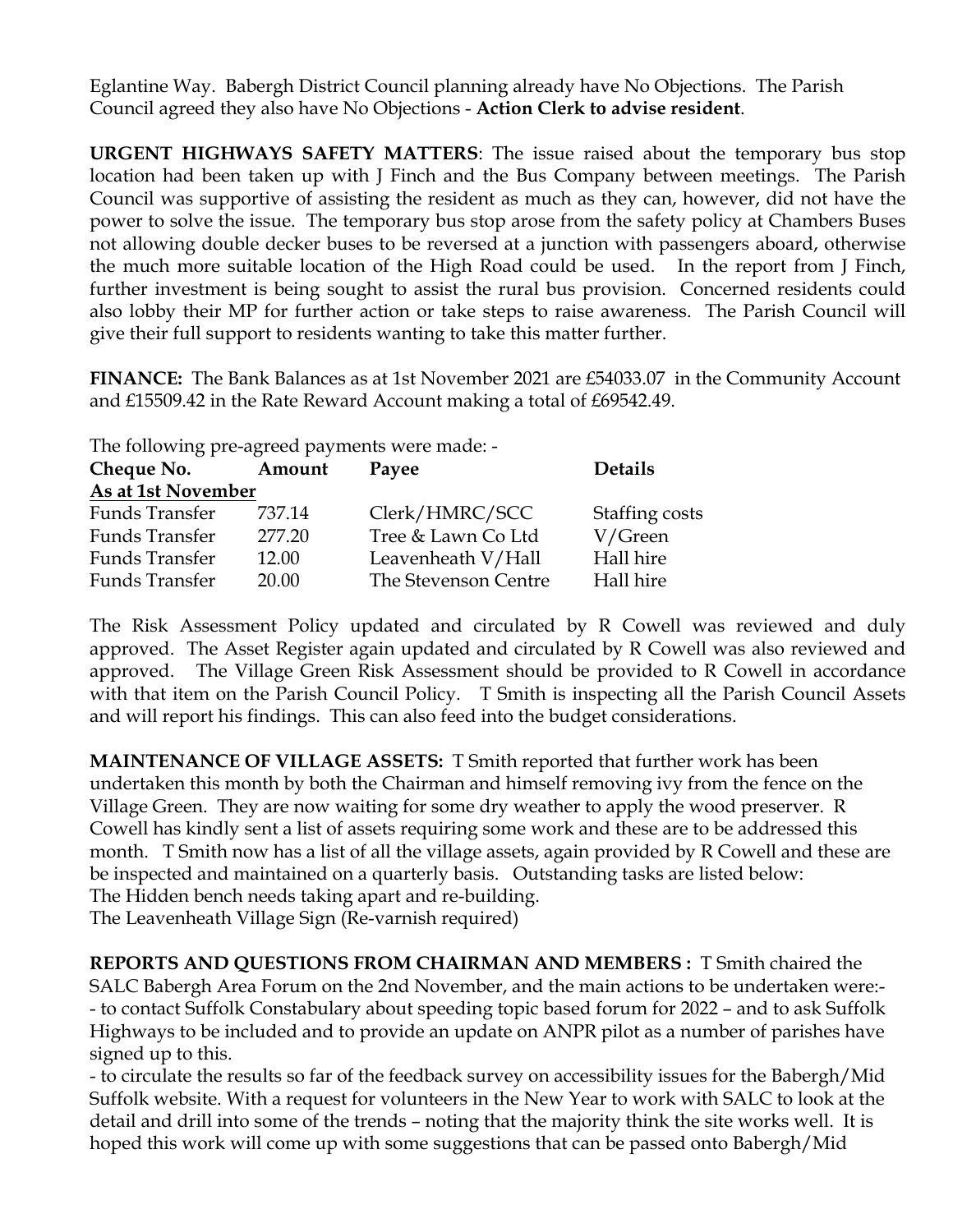Suffolk. SALC to find out whom to liaise with regarding this work and feedback to come in the New Year.

- to invite Babergh/Mid Suffolk to attend the forum to provide an explanation on what happens next following issues at the examination stage of the joint local plan.

T Smith reported that Community Speed Watch in the Village is being delayed as some volunteers have withdrawn. R Bellenie still has to establish from Babergh Planning the situation regarding speed activated signs brought about due to the Lion Plans. It was agreed to include - **Cycle Path Provision as an Agenda item for next February - Action Clerk.** 

The meeting closed at **9.20 p.m**.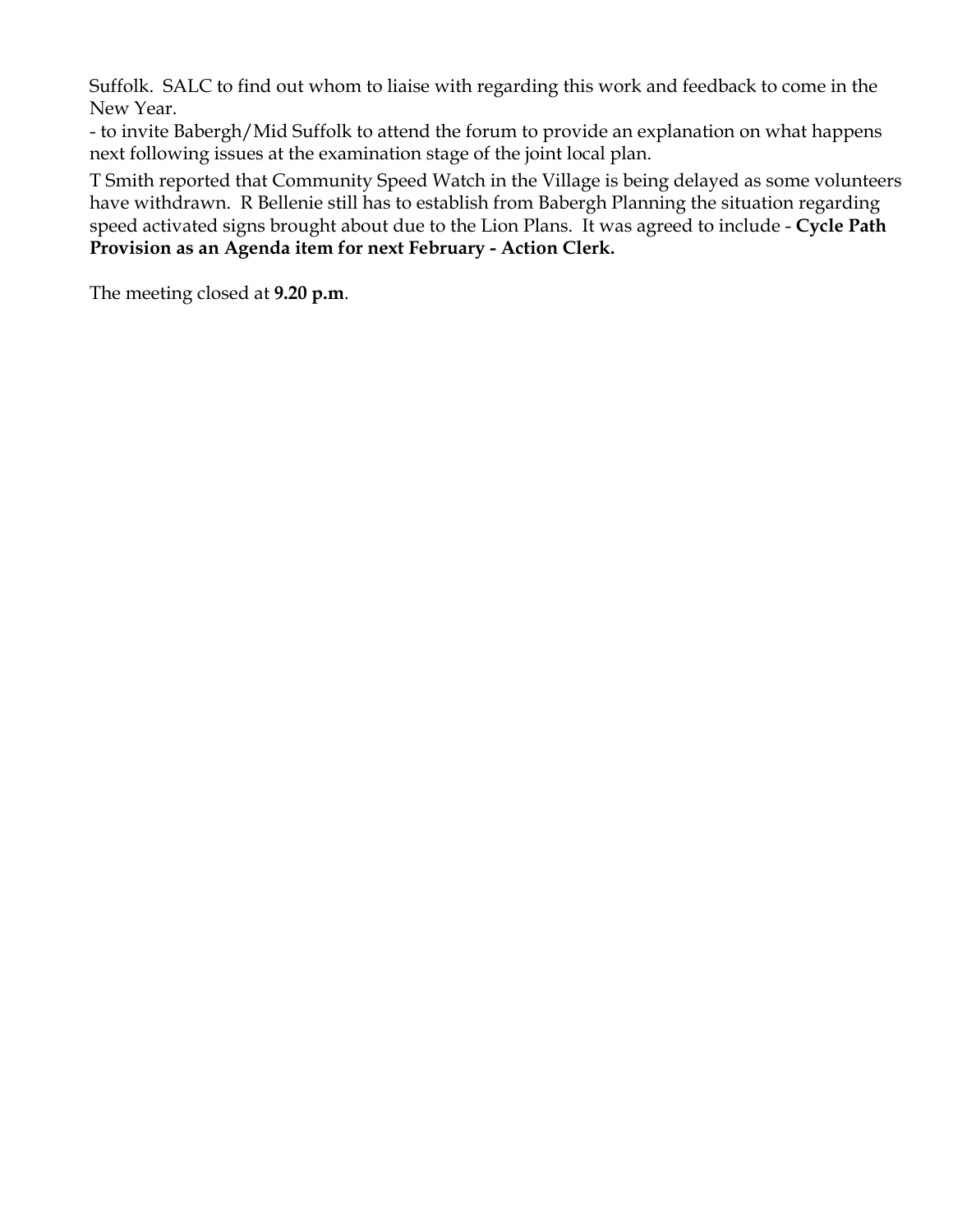### **Planning Meeting on 3rd November 2021**

## **The following Decisions were confirmed by the Planning Authority: -**

A) Planning Permission was granted for replacing boundary wall with composite fence at 4 The Green, Leavenheath - **DC/21/04102**.

B) An amendment to the roof design at 27 Bramble Way was approved - **DC/21/04907**.

C) Conditions in relation to Construction Management Plan were approved at Plough House, Plough Lane - **DC/21/05151**.

D) The Tree Preservation Order application to cut back 3 oaks to previous pruning points was approved at 5 Blackthorn Way **- DC/21/05231.** 

F) Planning Permission was granted for 4 bay carport outbuildings and outdoor kitchen at Plough House, Plough Lane **- DC/21/04975.**

#### **The following applications and planning matters were discussed: -**

1) Application for protected oak trees at 5 Blackthorn Way - **DC/21/05231**. This was considered between meetings to comply with the deadline.

The Parish Council had **No Objections** to prune back **to previous pruning points**.

2) Application for an annex and cart lodge at Holly Cottage, 5 Cock Street - **DC/21/05160.** This was considered between meetings to comply with the deadline.

The Parish Council had **No Objections**.

3) Hare and Hounds - detached self contained annex with community village shop following demolition of listed outbuilding - **DC/21/05720.**

This application is being considered by our Planning Group between meetings. The last application was withdrawn and this one incorporates a community shop as a benefit to the Village. A further report will be issued at next meeting.

4) Appeal for extension, garden room, loft conversion, reinstatement of chimney and new vehicular access at Vincents Farm, Harrow Street - **DC/21/02511**.

No action in this respect is proposed by the Planning Group as the Parish Council maintains its previous position.

5) **Any other Urgent Planning items**: The proposed community shop at the Hare and Hounds application was referred to as an area identified in the draft Neighbourhood Plan. Due to a